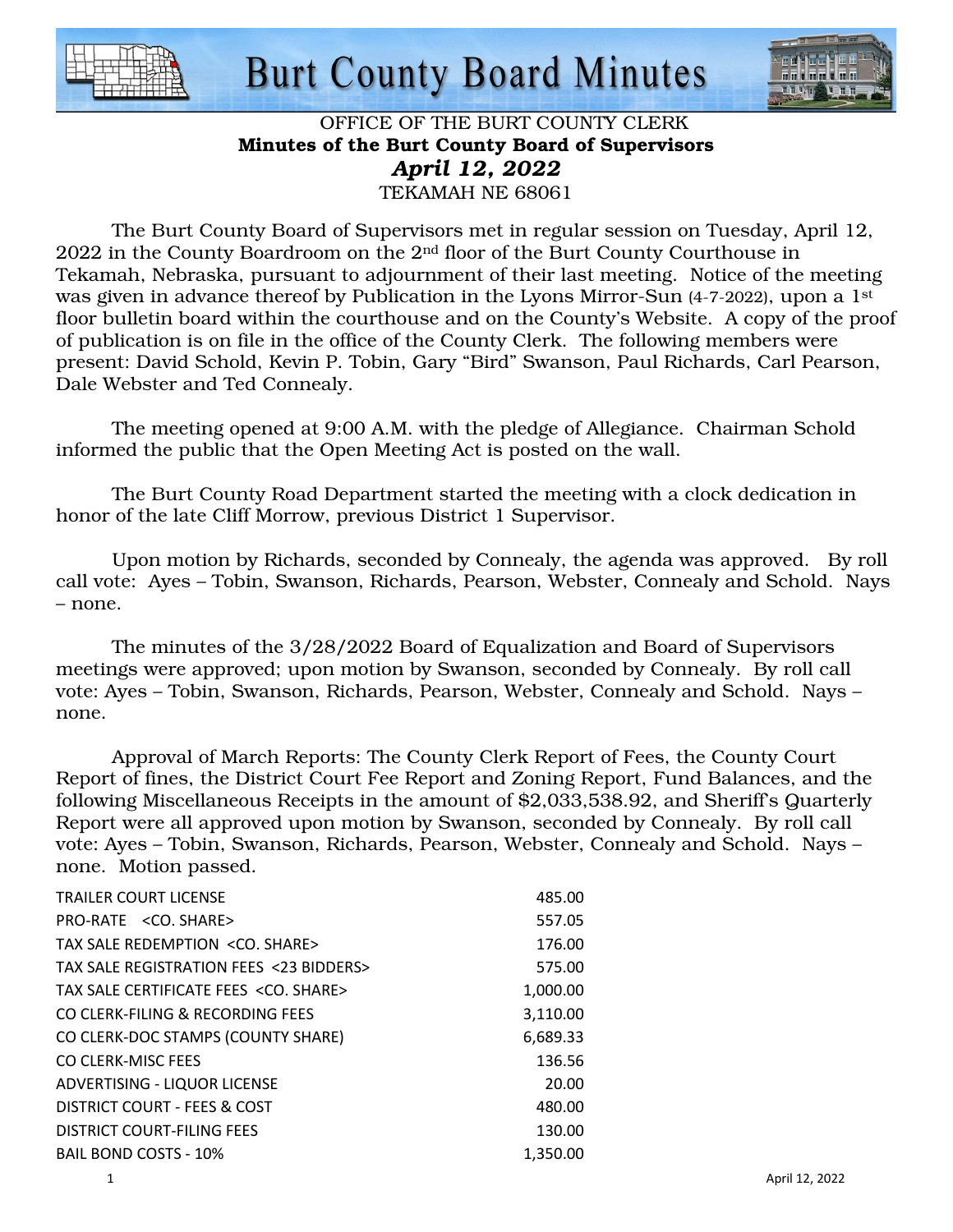

| CO COURT-MISC FEES                                      | 70.00        |
|---------------------------------------------------------|--------------|
| CO SHERIFF-MILEAGE & COSTS                              | 308.41       |
| CO SHERIFF-SERVICE FEES                                 | 470.22       |
| <b>INTOX</b>                                            | 110.00       |
| <b>TITLE INSPECTIONS</b>                                | 630.00       |
| <b>GUN PERMITS</b>                                      | 30.00        |
| <b>FINGER PRINT</b>                                     | 30.00        |
| CO ATTY - CHECK COLLECTION                              | 100.00       |
| <b>INTEREST ON INVESTMENTS</b>                          | 765.08       |
| MISC REVENUE (INS PAYMENT- SHERIFF PICKUP)              | 465.90       |
| MISC REVENUE (P&C INS REFUND, 2021 POLICY)              | 1,121.00     |
| MISC REVENUE (REIMBURSE SUPPLIES ORDER)                 | 30.00        |
| ROAD: HIGHWAY/STREET ALLOCATION                         | 112,686.68   |
| ROAD: HIWAY BUYBACK                                     | 105,852.65   |
| <b>ROAD: BRIDGE BUYBACK</b>                             | 42,232.70    |
| <b>ROAD: INS REFUND</b>                                 | 55,259.00    |
| <b>ROAD: NNTC REFUND</b>                                | 32.95        |
| <b>ROAD: FEMA REIMBURSE</b>                             | 320,443.93   |
| ROAD: SALE OF SCRAP IRON                                | 487.20       |
| <b>LODGING TAX</b>                                      | 443.45       |
| LODGING TAX FUND: FOUNDATION PYMT                       | 5,000.00     |
| ROD-PRESERVATION & MODERNIZATION                        | 541.00       |
| <b>STOP</b>                                             | 50.00        |
| <b>INHERITANCE TAX -Darlene Svendsen</b>                | 10,317.46    |
| <b>INHERITANCE TAX - Nancy McBride Allerman</b>         | 6,882.18     |
| INHERITANCE TAX - Dorothy H Wallace                     | 2,264.06     |
| <b>COUNTY 911 SURCHARGE</b>                             | 1,047.01     |
| 911 WIRELESS SERVICE FUND                               | 4,663.07     |
| PRO-RATE MV Prorate                                     | 20,610.35    |
| <b>TAX SALE REDEMPTION <holding funds=""></holding></b> | 16,712.65    |
| FINES & LICENSE - COUNTY COURT REGULAR FINES            | 2,710.00     |
| <b>DECATUR FIRE - GENERAL</b>                           | 146.55       |
| <b>DECATUR FIRE - BOND</b>                              | 77.28        |
| <b>LYONS FIRE -GENERAL</b>                              | 1.09         |
| <b>LYONS FIRE -BOND</b>                                 | 0.12         |
| <b>OAKLAND FIRE - GENERAL</b>                           | 28.18        |
| HOMESTEAD ALLOCATION                                    | 66,135.89    |
| IN LIEU TAXES                                           | 180,536.76   |
| NAMEPLATE TAX (Wind/Solar)                              | 1,292.87     |
| PROPERTY TAX CREDIT                                     | 1,058,244.29 |

## Communications (4):

(1) ARPA report for March 2021-March 2022 (due April 30, 2022) was successfully submitted to US Treasury on April 8, 2022

(2) Burt County's FY2020-21 Audit is complete and on file.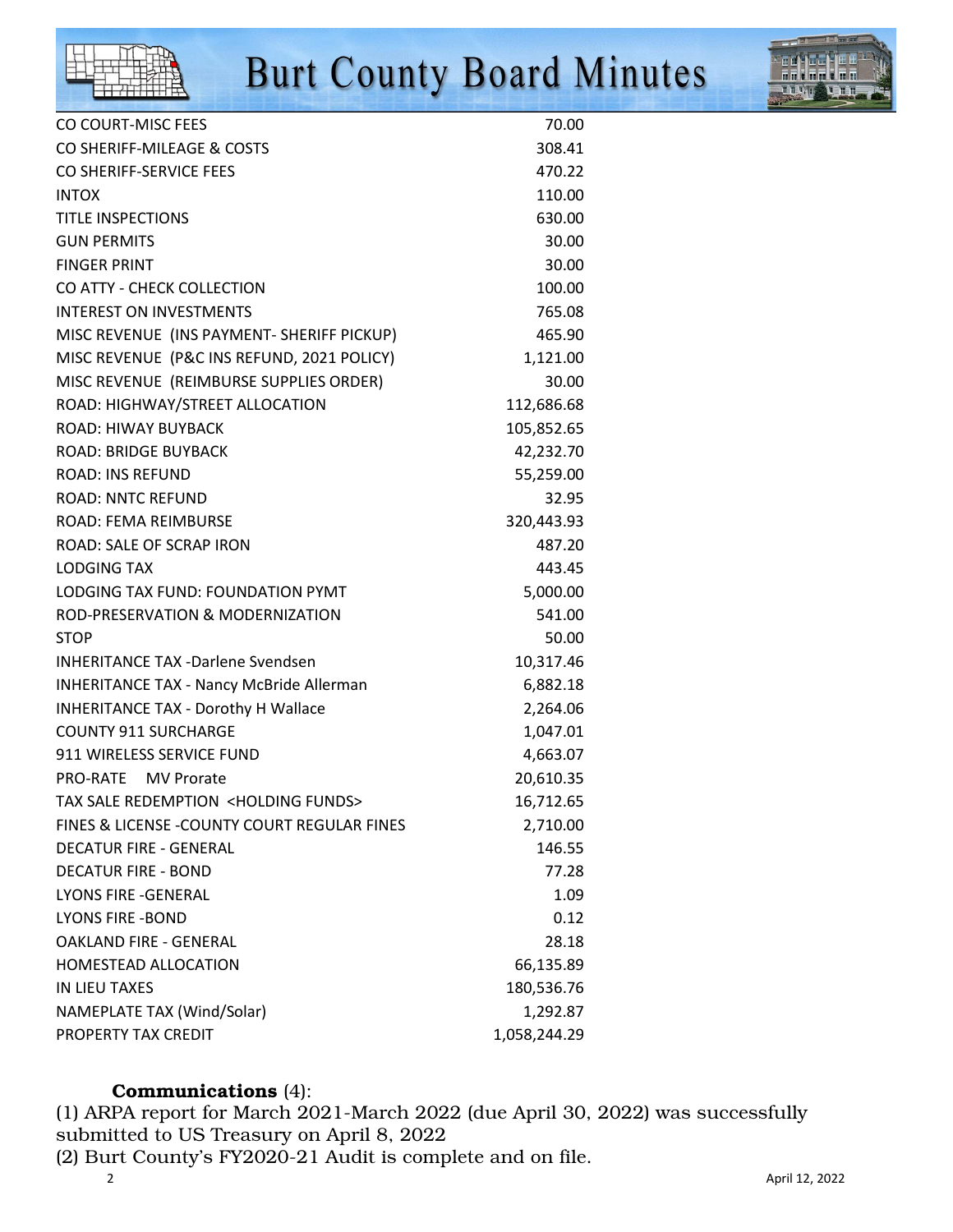



(3) 2022 Tax Sale Certification – from Robin Olson, Burt Co Treasurer per §77-1813 (4) Bd. of Equalization Communication: Katie Hart, Burt County Assessor explained the 2022 Reports and Opinions of the Nebraska Dept. of Revenue - Property Tax Administrator have been completed and published

## Special Designated Liquor License

Upon motion by Connealy, seconded by Swanson, the Board approved a SDL for Nelsons Food Pride (Oakland) to serve a reception at Harvest Moon (Oakland) on May 28, 2022. By roll call vote: Ayes -Tobin, Swanson, Richards, Pearson, Webster, Connealy and Schold. Nays – none.

 Chairman Schold signed the following Lot Split Application: DOROTHY MILLER - 5.45 ac. in part of the NE ¼ SW ¼ in Section 33, Township 22N, Range 10 East of the 6th P.M., Burt County, NE.

#### P&C Insurance Bids

With 2022 being the year to receive **P&C Insurance bids**, sealed bids were to be opened at 9:15 a.m.; however only one bid was received:

Brenneis Insurance \$165,862 Travelers

Kevin Brenneis from Brenneis Insurance explained that no companies were willing to bid for the County coverage due to the high loss ratio Burt County has for Property/Casualty claims, the County's current insurance company, Travelers agreed to bid, but coverage will come with much higher premiums Following review of the coverage, Pearson made a motion to accept the bid from Travelers for 165,862.00 along with an additional wind/hail deductible buydown plan for \$4,360.38, Richards seconded, and the motion passed with roll call vote as follows: Ayes – Tobin, Swanson, Richards, Pearson, Webster, Connealy and Schold, Nays – none. The effective date for the insurance will be May 1, 2022. Insurance bids will be taken again in 4 years.

#### ZONING - Conditional Use Permit:

At 9:46 A.M. Chairman Schold opened a **public hearing** for consideration of a Conditional Use Permit for: Mark Inserra – for application of Biomass from Cargill in NE ¼ Section 23 in Summit 'S' TWP. Ann Chytka, Zoning Administrator confirmed that the Burt County Planning Commission approved the CUP on April 4, 2022 with the following 'conditions' notes: the permit will be good for five (5) years unless there are complaints; it should be incorporated in a reasonable time. There was no public comment today, so Chairman Schold declared the public hearing closed at 9:52 A.M. and the Board went back into regular session. Motion was made by Connealy, seconded by Pearson to approve the Conditional Use Permit for Mark Inserra; motion passed with roll call vote as follows: Ayes – Tobin, Richards, Pearson, Webster, Connealy and Schold. Nays – Swanson.

#### ZONING -Public Hearing for Final recommendations for Burt County Zoning Regulations articles I, II, and III. (Article I -General Provisions; Article II - Construction and Definitions; Article III -General Regulations.):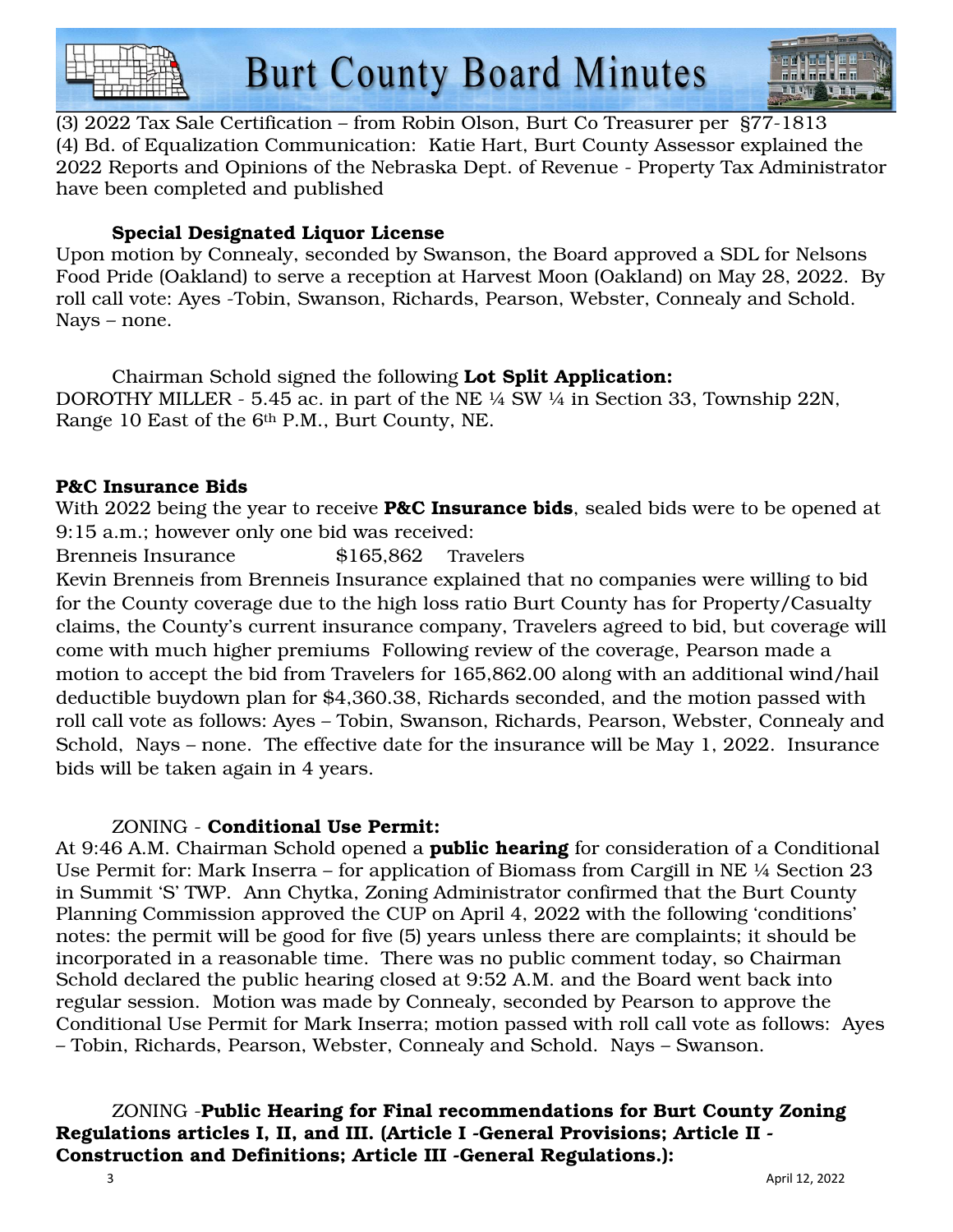



Chairman Schold opened a Public Hearing at 9:54 a.m. to take public comments on Burt County Zoning Regulations, Articles I, II, and III. Chytka reviewed and explained the recommended changes in each section. The board had one recommendation, to add a definition for the word 'district' in article II. Having no public comment, Chairman Schold declared the public hearing closed at 10:00 A.M. and the Board went back into regular session. Ann Chytka, Zoning Administrator confirmed that the Burt County Planning Commission had held a public hearing and approved the changes at their April 4, 2022 meeting. Connealy made a motion to approve the recommended changes as presented with the addition of a definition for the word 'districts' in article II, Tobin seconded. Motion passed By Roll Call Vote: Ayes – Tobin, Swanson, Richards, Pearson, Webster, Connealy and Schold. Nays – none. Resolution #2022-07 was signed.

## **RESOLUTION #2022-07 Burt County Zoning Regulations - Burt County Zoning Regs. Articles I-III**

 WHEREAS, on April 4, 2022, the Planning Commission of Burt County, Nebraska did hold a public hearing for updates made to Articles I – General Provisions, Article II – Construction and Definitions, and Article III – General Regulations in the Burt County Zoning Regulations.

AND WHEREAS, the Burt County Board of Supervisors held a public hearing on April 12, 2022 to consider the updates made to Articles I – General Provisions, Article II – Construction and Definitions, and Article III – General Regulations in the Burt County Zoning Regulations.

NOW THEREFORE BE IT RESOLVED, by the Burt County Board of Supervisors that

1. The public hearing had advanced notices as required by Nebraska law and conformed with the Nebraska Opens Meeting Act, and Section 9.01 – Amendments of the Burt County Zoning Regulations, and

2. Upon consideration of all matters presented to the Board, the Board of Supervisors did vote to amend the Burt County Zoning Regulations relating to Articles I – General Provisions, Article II – Construction and Definitions, and Article III – General Regulations in the Burt County Zoning Regulations, and,

3. A copy of the amended regulation is attached hereto as Exhibit 'A' and incorporated herein by reference, and,

4. This Resolution shall be in full force and effect from and after its passage.

DATED this 14th day of April 2022 at Tekamah, Nebraska.

Sarah J. Freidel David Schold, Chairman Burt County Clerk **Burt County Clerk** Burt County Board of Supervisors

## ZONING -Sandhills Solar project – Burt County Solar, LLC:

A CUP was previously approved on March 9, 2021 with some conditions; being road agreement and decommissioning plan. On Jan. 28, 2022 it was noted that conditions for a Road Agreement had been signed and placed on file with the Zoning Administrator. Today a Decommissioning Agreement was presented by Attorney David Levy; he stated that if this document could be approved and signed then the CUP process would be complete for the currently proposed Burt County Solar project. Mr. Levy confirmed for the board that they are still seeking a Power Purchase Agreement with OPPD for the project. Swanson made a motion to accept the Decommissioning Agreement, Tobin seconded, and the motion passed with Roll Call Vote: Ayes – Tobin, Swanson, Richards, Pearson, Webster, Connealy and Schold. Nays – none. Chairman Schold signed the agreement, The CUP is now complete/approved.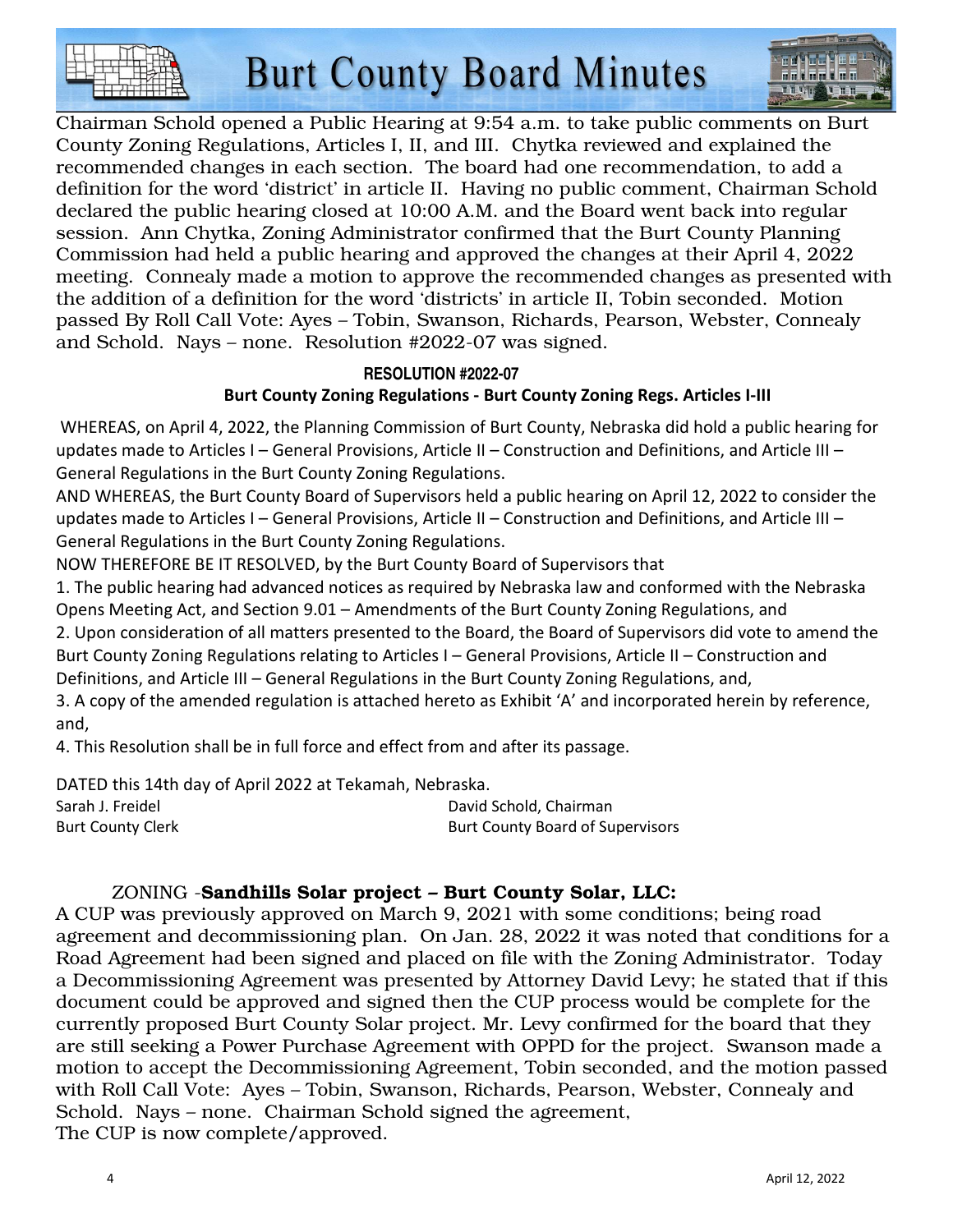



**LEOP:** Emergency Manager, KC Bang reported that the LEOP has been updated and is complete. The Board approved the following Resolution upon motions by Richards and Swanson. Adopted and Approved following Roll Call Vote: Ayes - Tobin, Swanson, Richards, Pearson, Webster, Connealy and Schold. Nays – none.

#### **RESOLUTION #2022-06**

- WHEREAS, the Board of Supervisors of Burt County, Nebraska, pursuant to Nebraska Statute, is vested with the authority of administering the affairs of Burt County, Nebraska; and
- WHEREAS, it has been determined that a Burt County Local Emergency Operations Plan has been developed in order to provide for a coordinated response to a disaster or emergency in Burt County, the City of Tekamah and other cities and villages in Burt County; and
- WHEREAS, the Board of Supervisors of Burt County, deems it advisable and in the best interest of Burt County to approve said Local Emergency Operations Plan;
- WHEREAS, the acceptance of this 2022 Local Emergency Operations Plan supersedes all previous approved Burt County Local Emergency Operations Plans;
- NOW, THEREFORE, BE IT RESOLVED by the Board of Supervisors of Burt County, Nebraska, that the Burt County Local Emergency Operations Plan be, and hereby is, approved.

PASSED AND APPROVED this 12th day of April 2022.

Board of County Supervisors Burt County, Nebraska

| David Schold, Chairman | Carl Pearson |                                            |
|------------------------|--------------|--------------------------------------------|
| Kevin Tobin            | Dale Webster |                                            |
| Gary Swanson           | Ted Connealy |                                            |
| Paul Richards          |              | Attest: Sarah J Freidel, Burt County Clerk |

 Eric Nick, Burt County Sheriff discussed his budget and needed funding for the two additional deputies who were previously approved for hire. Sheriff Nick explained that his budget could carry the funds necessary for education, purchasing of needed gear and payroll expenses if the board would consider buying needed vehicles out of a different fund. The board approved Sheriff Nick to use the ARPA funds for vehicle purchases in this FY budget.

 $-$  -  $-$